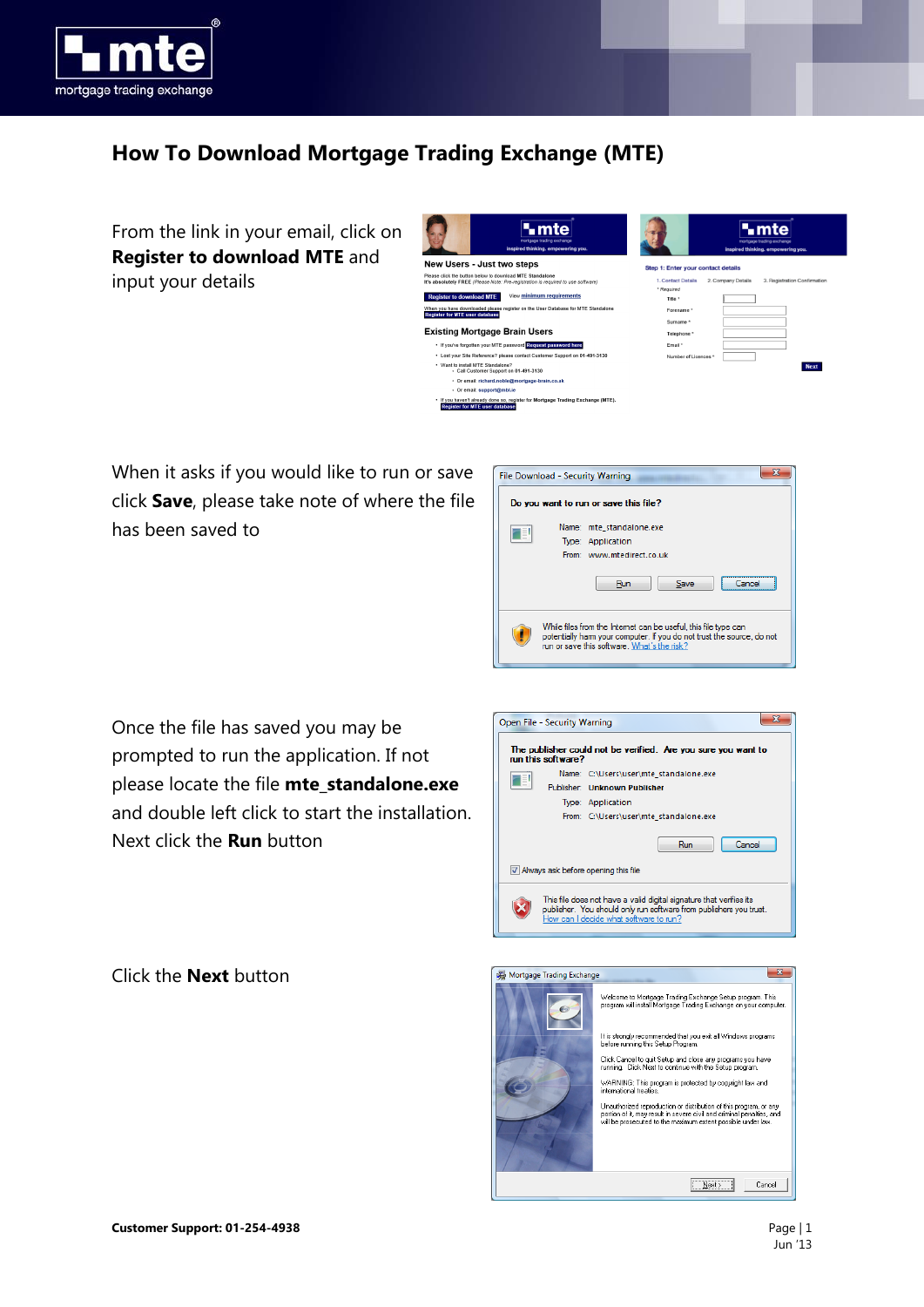

After reading the license agreement select **I accept the license agreement**

Click the **Next** button



Choose how you want to set up the software and click the **Next** button

Options include:

- **Perform Stand Alone installation (Recommended)**
- Perform Server Installation
- Configure Workstation to allow existing installation

| <b>Installation Options</b> | <b>L</b> mte<br>Choose how you wish to setup the software.                                                                            |
|-----------------------------|---------------------------------------------------------------------------------------------------------------------------------------|
|                             | Please choose one of the following options that best suits your requirements.                                                         |
|                             | If there will be only one person in your office that will be using this software then select<br>Stand Alone installation              |
|                             | If you and your colleges will be using the software at the same time or from different<br>computers, then choose Server installation. |
|                             | F Perform Stand Alone installation (Recommended)                                                                                      |
|                             | C. Perform Server installation                                                                                                        |
|                             | C Configure Workstation to allow access to existing installation                                                                      |
| Wise Installation Wizard®   |                                                                                                                                       |

Choose the drive in which you want the software to be installed to and click **Next**

|                   | <b>Destination Location</b>                                                                |  | <b>L</b> mte |
|-------------------|--------------------------------------------------------------------------------------------|--|--------------|
|                   | Select a drive where the application will be installed.                                    |  |              |
|                   | Setup will install Mortgage Trading Exchange onto the following drive.                     |  |              |
|                   | To install into a different drive, click on the drop down arrow, and select another drive. |  |              |
|                   | You can choose not to install Mortgage Trading Exchange by clicking Cancel to exit Setup.  |  |              |
|                   |                                                                                            |  |              |
|                   |                                                                                            |  |              |
| Destination Drive |                                                                                            |  |              |
| l≡l c:            |                                                                                            |  |              |
|                   |                                                                                            |  |              |